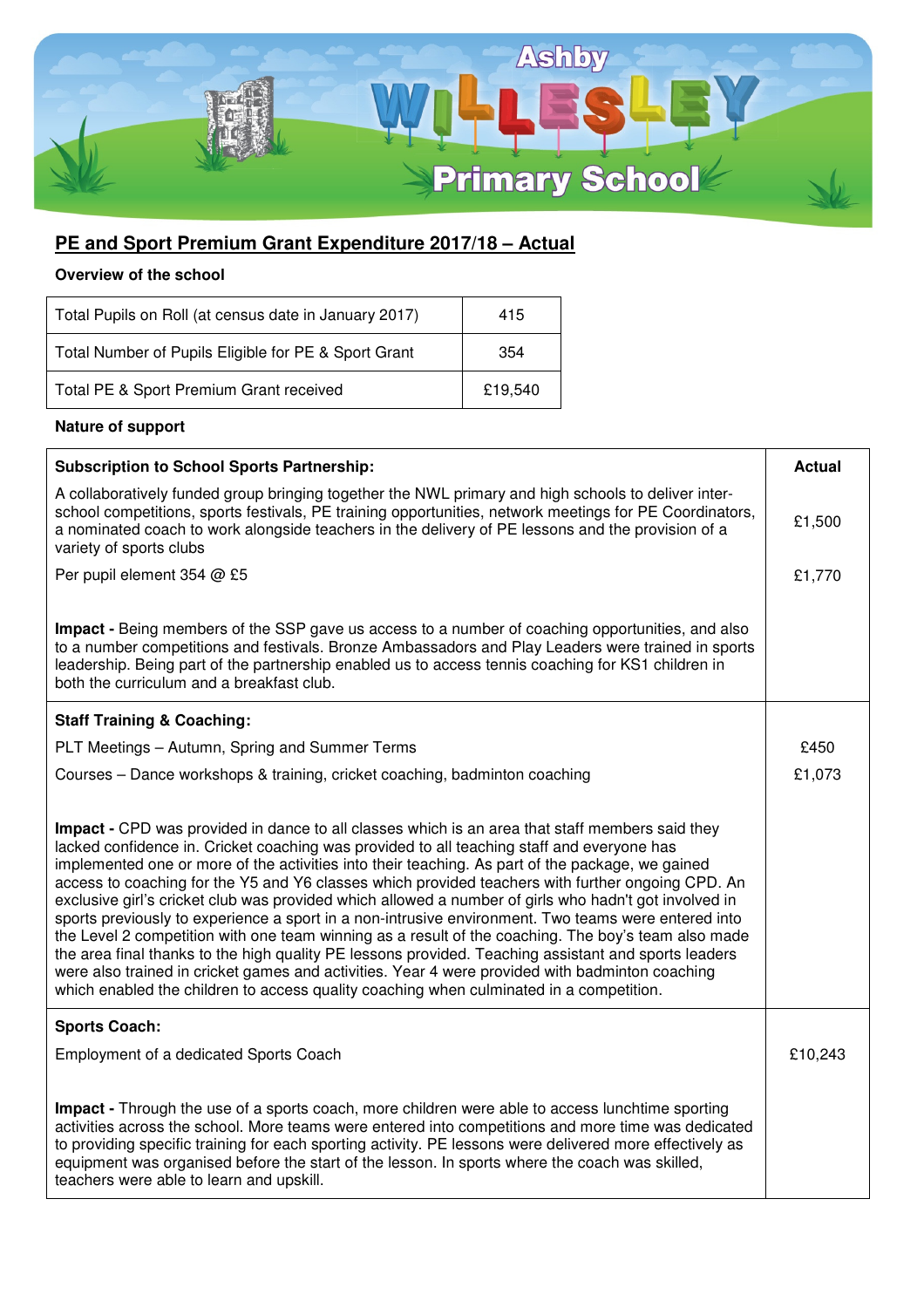| <b>Transport to Sporting Events:</b>                                                                                                                                                                                                                                                                                                                                                                                                                                                                                          |         |
|-------------------------------------------------------------------------------------------------------------------------------------------------------------------------------------------------------------------------------------------------------------------------------------------------------------------------------------------------------------------------------------------------------------------------------------------------------------------------------------------------------------------------------|---------|
| Brownlee Foundation event - September 2017                                                                                                                                                                                                                                                                                                                                                                                                                                                                                    | £175    |
| Leicester Arena - December 2017                                                                                                                                                                                                                                                                                                                                                                                                                                                                                               | £220    |
| Cricket at Grace Road - May 2018                                                                                                                                                                                                                                                                                                                                                                                                                                                                                              | £200    |
| U17s Football St Georges Park, Burton - May 2018                                                                                                                                                                                                                                                                                                                                                                                                                                                                              | £250    |
| Saffron Lane Area Sports - June 2018                                                                                                                                                                                                                                                                                                                                                                                                                                                                                          | £260    |
| Grace Road Cricket Grounds - June 2018                                                                                                                                                                                                                                                                                                                                                                                                                                                                                        | £260    |
| Viper Stadium - June 2018                                                                                                                                                                                                                                                                                                                                                                                                                                                                                                     | £295    |
| Leicester Academy Events - June 18                                                                                                                                                                                                                                                                                                                                                                                                                                                                                            | £190    |
| Leics & Rutland County Games - June 2018                                                                                                                                                                                                                                                                                                                                                                                                                                                                                      | £420    |
| Wheelchair basketball - Aug 2018 - school games                                                                                                                                                                                                                                                                                                                                                                                                                                                                               | £204    |
| <b>Impact - By providing transport to Level 3 sporting events and the Saffron Lane Area Athletics</b><br>Championships, we were able to allow a number of children to experience higher level sporting<br>activities. Over 50 children attended the School Games with 4 winning teams and one 3 <sup>rd</sup> place. 40<br>children gained experience at an athletics track as part of the Saffron Lane event with many medal<br>winners returning jubilant. By providing the transport we created a strong team environment. |         |
| We also transported 20 Year 4 children to a rugby tournament as part of a follow-up from Aviva<br>coaching which allowed us to target the less active children. We had the opportunity to watch an<br>international cricket match.                                                                                                                                                                                                                                                                                            |         |
| 30 children attended the Brownlee Triathlon and were introduced to a new sport AND met an Olympic<br>gold medallist!                                                                                                                                                                                                                                                                                                                                                                                                          |         |
| Gifted and talented cricketers sent an inspirational day at Grace Road whilst keen cricketers were<br>given the chance to watch an international match.                                                                                                                                                                                                                                                                                                                                                                       |         |
| The football teams visited St Georges Park and watched a match in the U17 European<br>Championships.                                                                                                                                                                                                                                                                                                                                                                                                                          |         |
| A trip to Leicester Academy for an inspirational day allowed us to engaged middle ability children in<br>sport and inspire them to get to university through fun activities.                                                                                                                                                                                                                                                                                                                                                  |         |
| Y5 and 6 were offered the opportunity to attend the National School Games and watch wheelchair<br>basketball.                                                                                                                                                                                                                                                                                                                                                                                                                 |         |
| Transport has been provided to children at all levels of ability and also allowed us to develop interests<br>in the gifted children.                                                                                                                                                                                                                                                                                                                                                                                          |         |
| <b>Encouraging Physical Activity:</b>                                                                                                                                                                                                                                                                                                                                                                                                                                                                                         |         |
| Subscription to Activ8 scheme (419 @ £1.50)                                                                                                                                                                                                                                                                                                                                                                                                                                                                                   | £629    |
| Five-a-day Fitness and Maths of the Day subscriptions                                                                                                                                                                                                                                                                                                                                                                                                                                                                         | £785    |
| Table tennis tables and equipment                                                                                                                                                                                                                                                                                                                                                                                                                                                                                             | £616    |
| Impact - To continue to encourage a healthy lifestyle outside of the school, the school subscribes to<br>the local fitness initiative Activ8 ran by the district council. The scheme enables the children to<br>accumulate points through participation in school sporting events, which they can then 'spend' on<br>activities at the local leisure centres, such as swimming and badminton. A better partnership was<br>developed with the DC to allow points to be accumulated and leaflets were provided to parents.      |         |
| The purchase of the table tennis table allows for more active lunchtimes as it is a fixed outdoor table<br>as well as helping to develop the competition teams.                                                                                                                                                                                                                                                                                                                                                               |         |
| Five a day is used in most classrooms on a daily basis to help us towards keeping more active and<br>provides the children with short brain breaks. Maths of the Day encourages teachers to use active<br>cross-curricular lessons                                                                                                                                                                                                                                                                                            |         |
| <b>Total</b>                                                                                                                                                                                                                                                                                                                                                                                                                                                                                                                  | £19,540 |